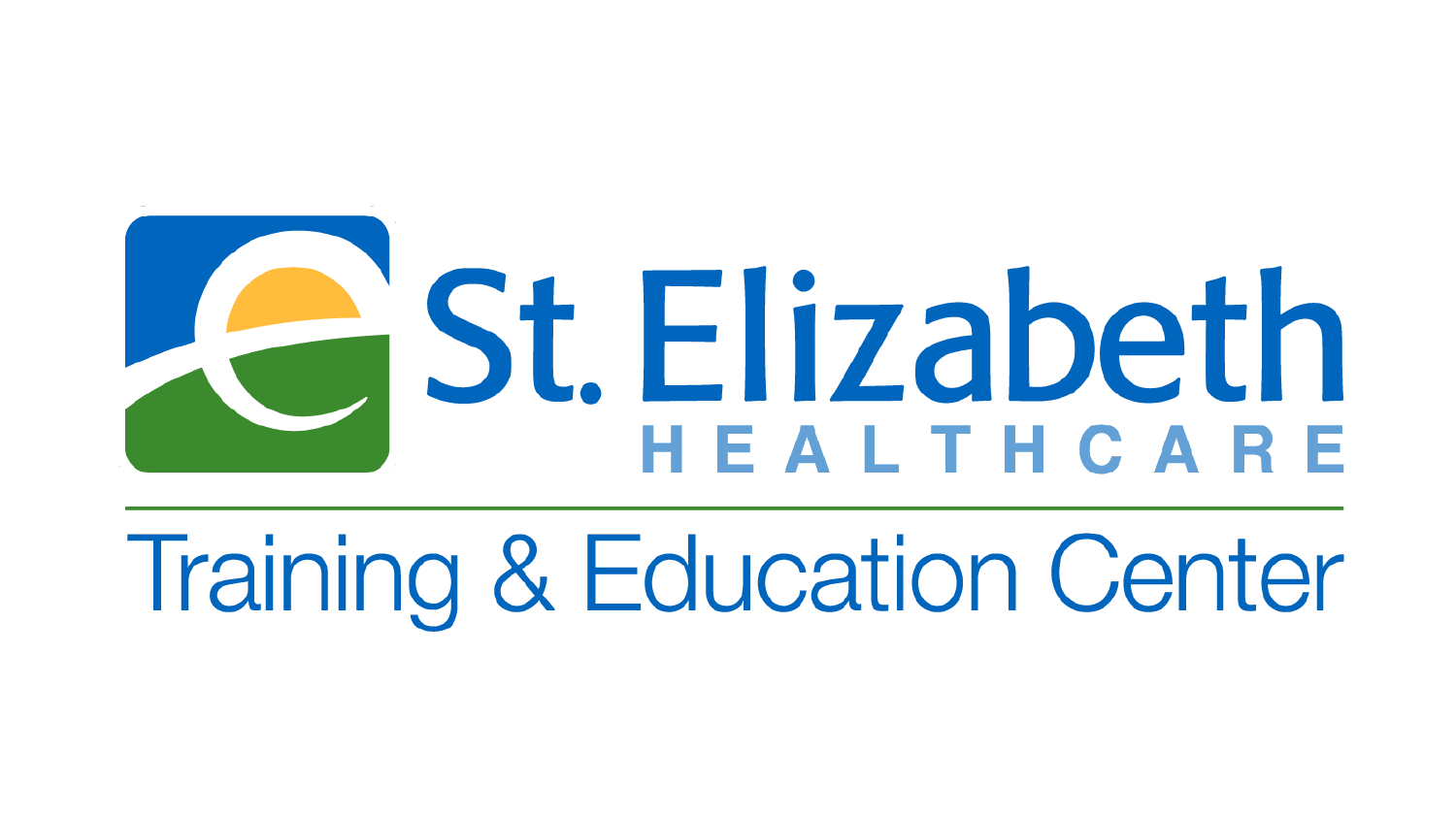

Understanding, Awareness and Sensitivity

2022

Julie Wilson APRN Julie.Wilson@stelizabeth.com

Originated 2010; Revised 12/2013; 09/2014; 12/2015; 11/2016, 11/2017, 12/2020, 11/2021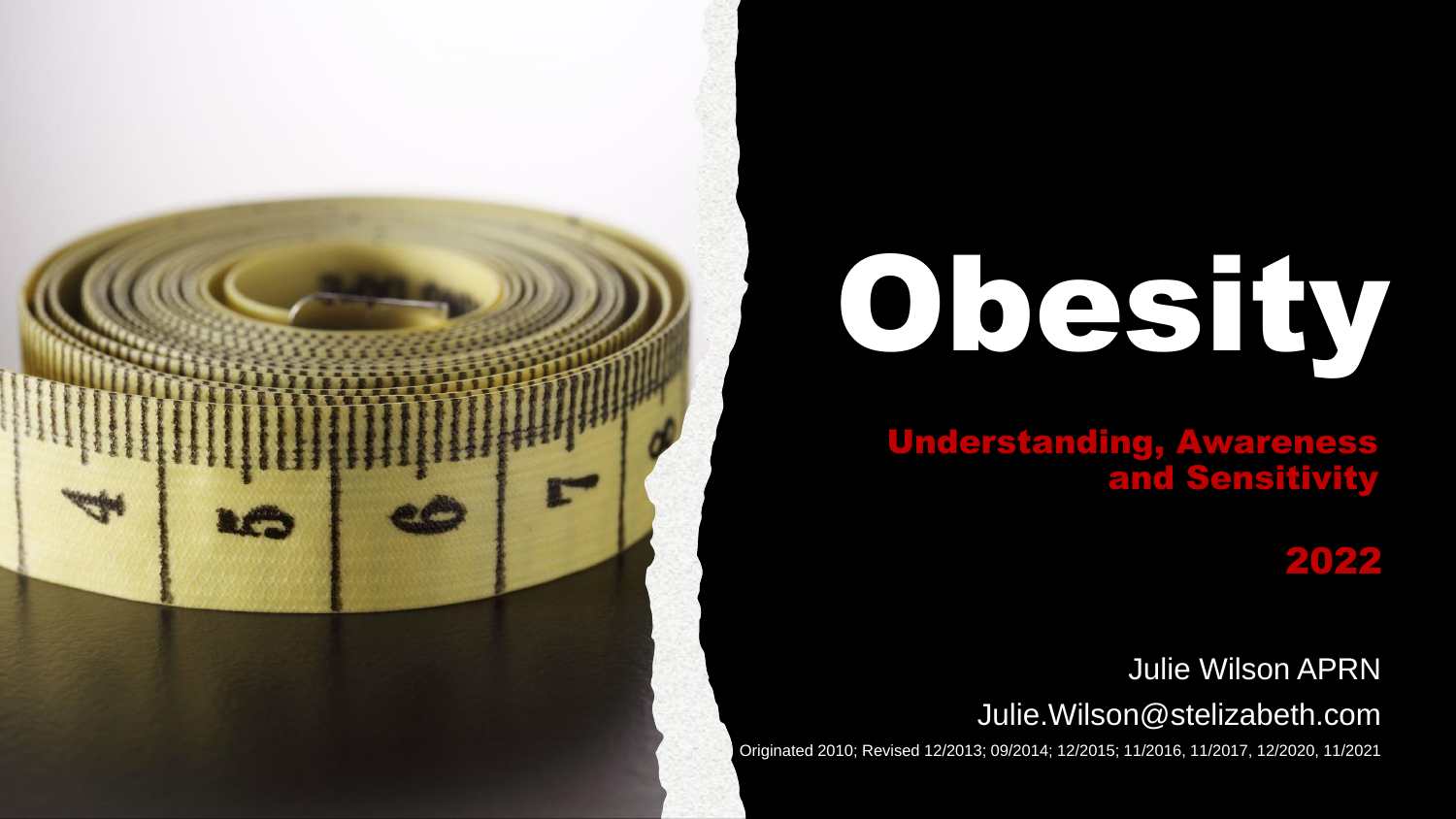### **Course Information**

**CBL Navigation Instructions** 

- **Target Audience:** All SEH associates.
- This CBL includes **25** content slides.
- You *must* review each slide for completion credit.
- This module includes **1** assessment.
- Final assessment requires **passing score of 80%**. You have **unlimited** attempts.
- *Technical issues?* Contact the helpdesk (12541).
- *Content questions?* Contact **Weight Management Center at (859) 212-4625**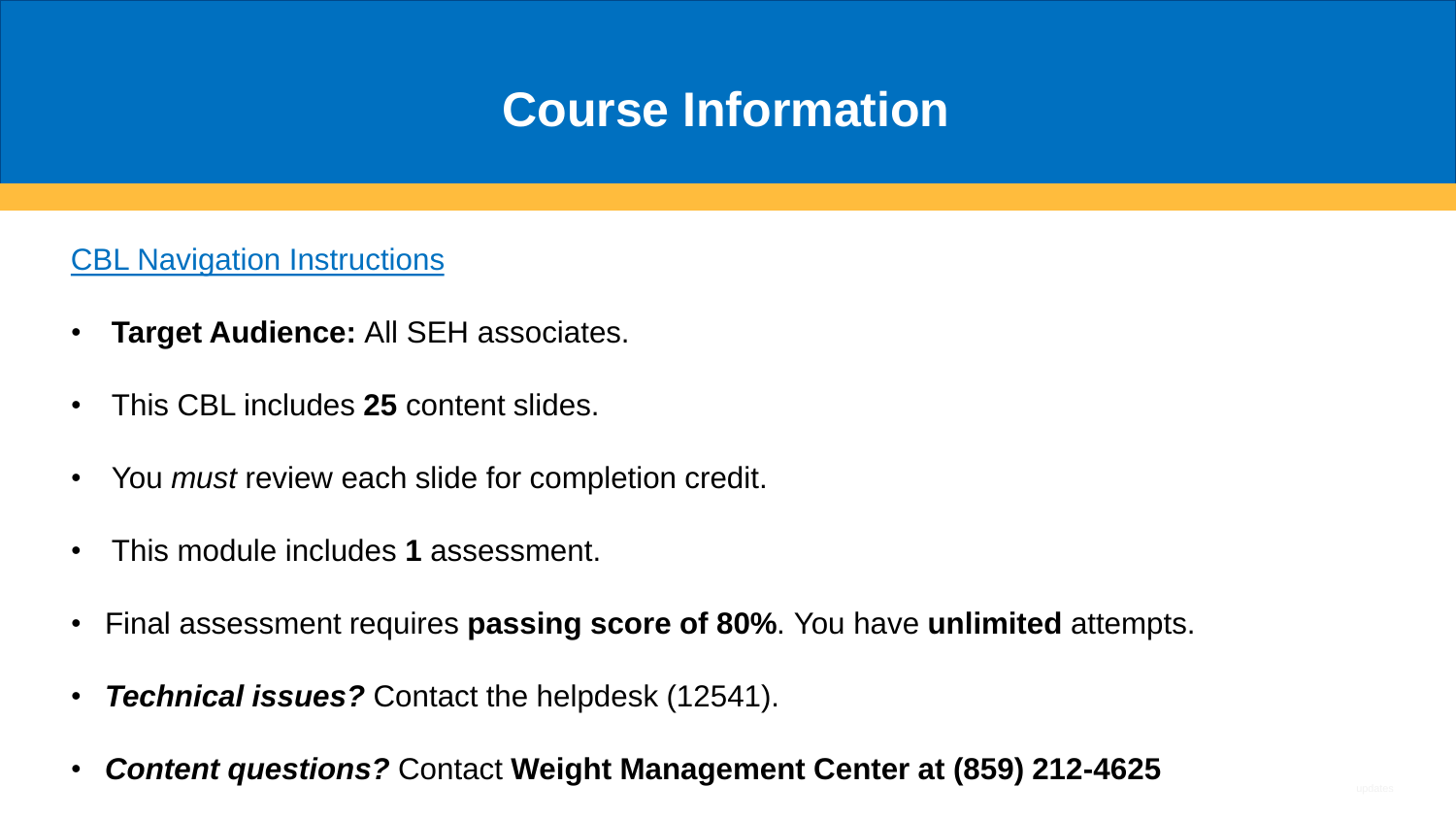# OBJECTIVES



Define obesity and the causes and consequences of obesity.



Increase the awareness of weight bias among healthcare professionals.



Examine the role of the healthcare professional.



Utilize the resources available in the bariatric resource manual.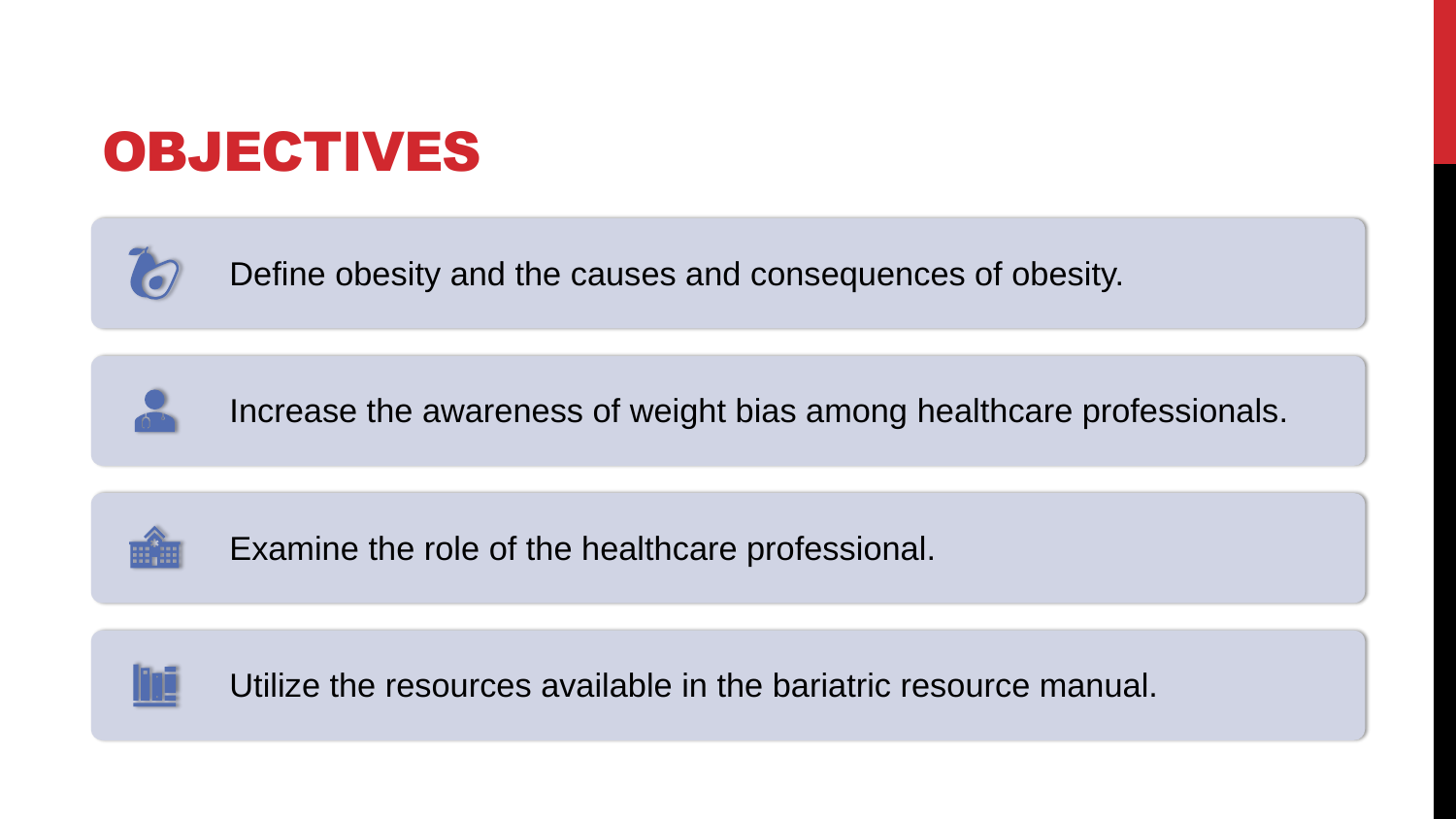### OBESITY

#### **Definitions**

- ❑ Obesity: Body Mass Index (BMI) of 30 or higher.
- ❑ Morbid Obesity BMI 40 or higher
- ❑ Body Mass Index (BMI): A measure of an adult's weight in relation to his or her height, calculated by using the adult's weight in kilograms divided by the square of his or her height in meters.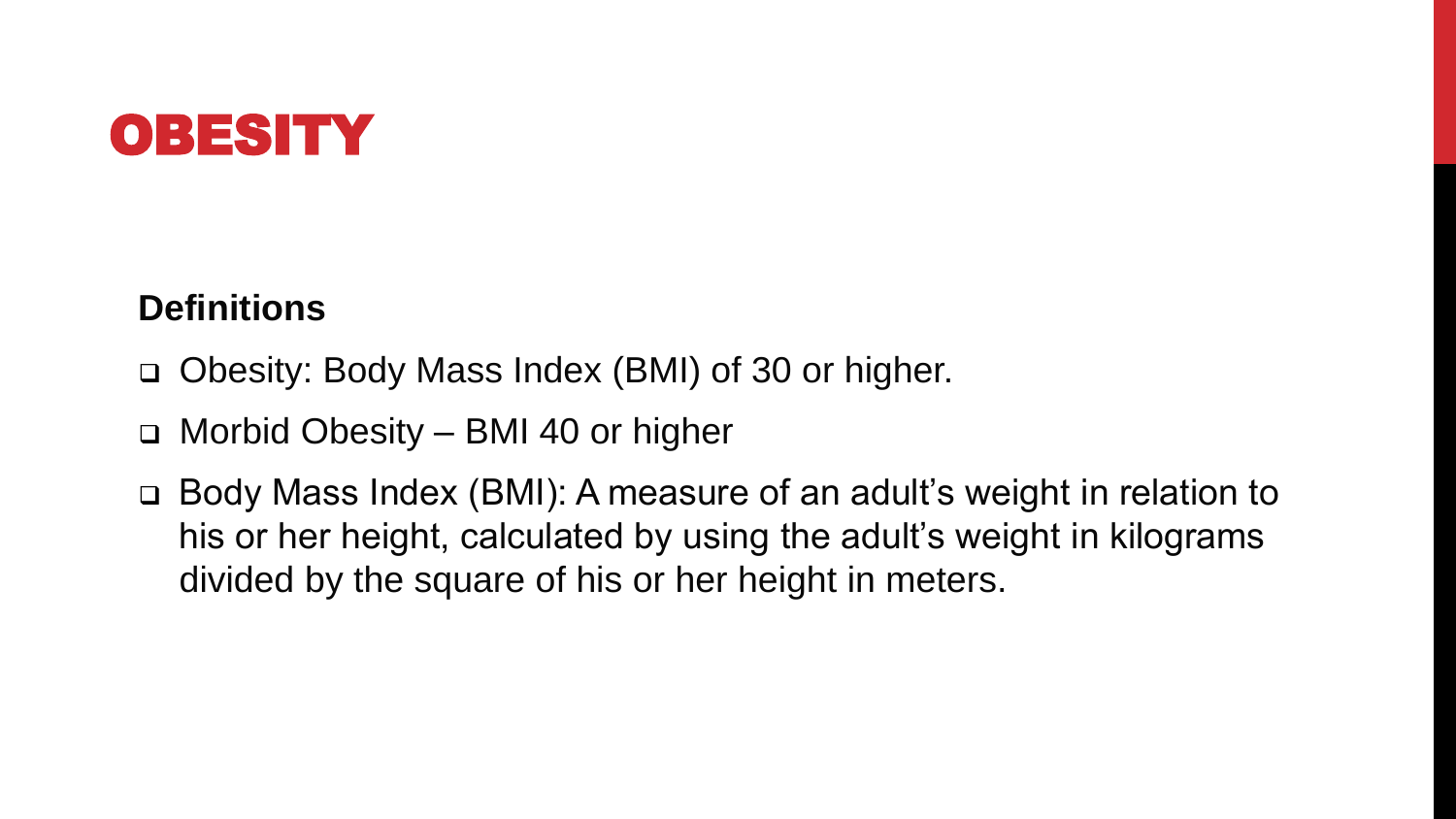

#### **Terms Used to Describe Various Levels of Body Fat**

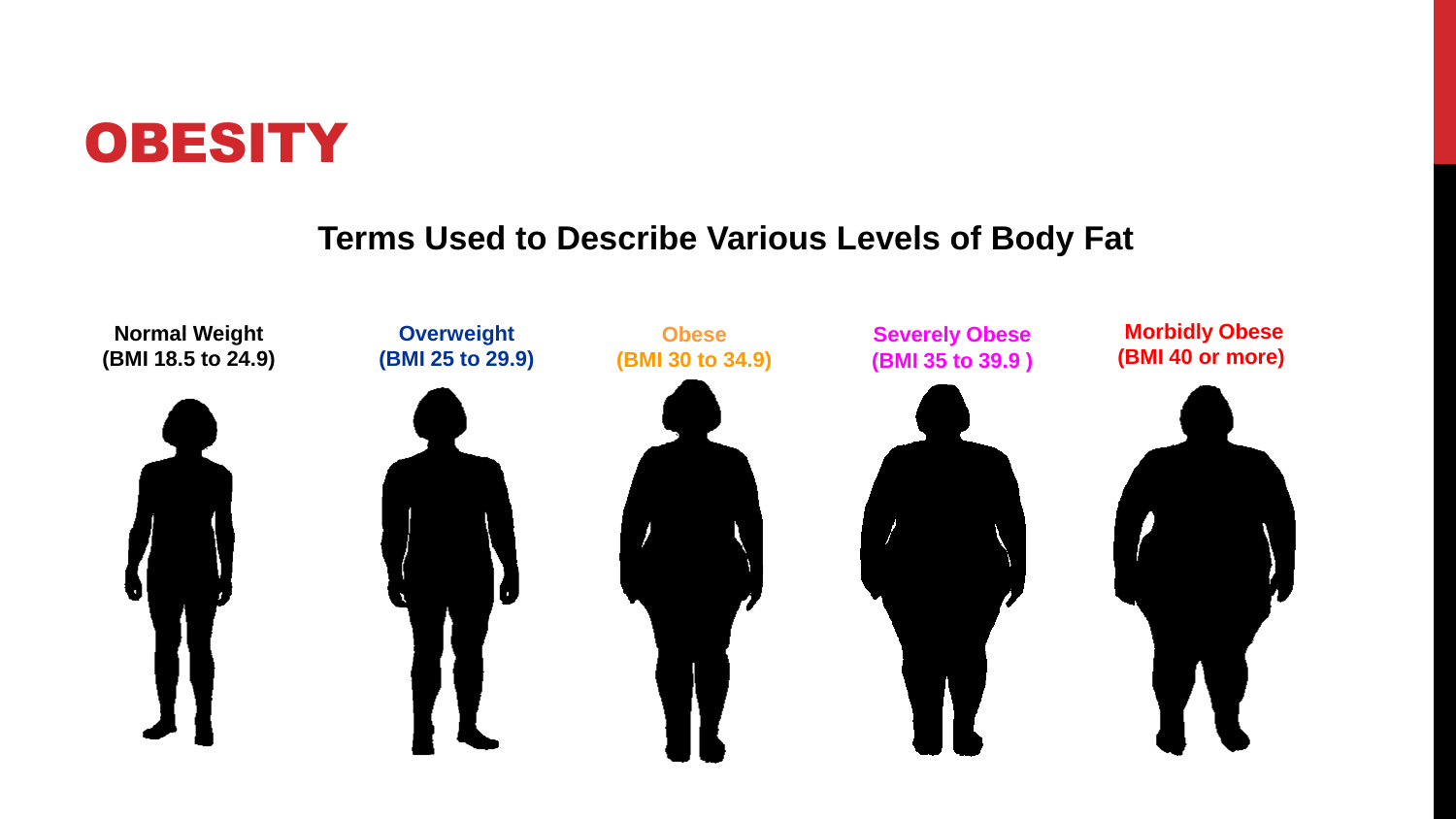### FAST FACTS

#### **Obesity Prevalence in 2016 Varies Across States and Territories**

- All states had more than 20% of adults with obesity.
- 20% to less than 25% of adults had obesity in 3 states (Colorado, Hawaii, and Massachusetts) and the District of Columbia.
- 25% to less than 30% of adults had obesity in 22 states and Guam.
- 30% to less than 35% of adults had obesity in 20 states, Puerto Rico, and Virgin Islands.
- 35% or more adults had obesity in 5 states (Alabama, Arkansas, Louisiana, Mississippi, and West Virginia).
- The South had the highest prevalence of obesity (32.0%), followed by the Midwest (31.4%), the Northeast (26.9%), and the West (26.0%).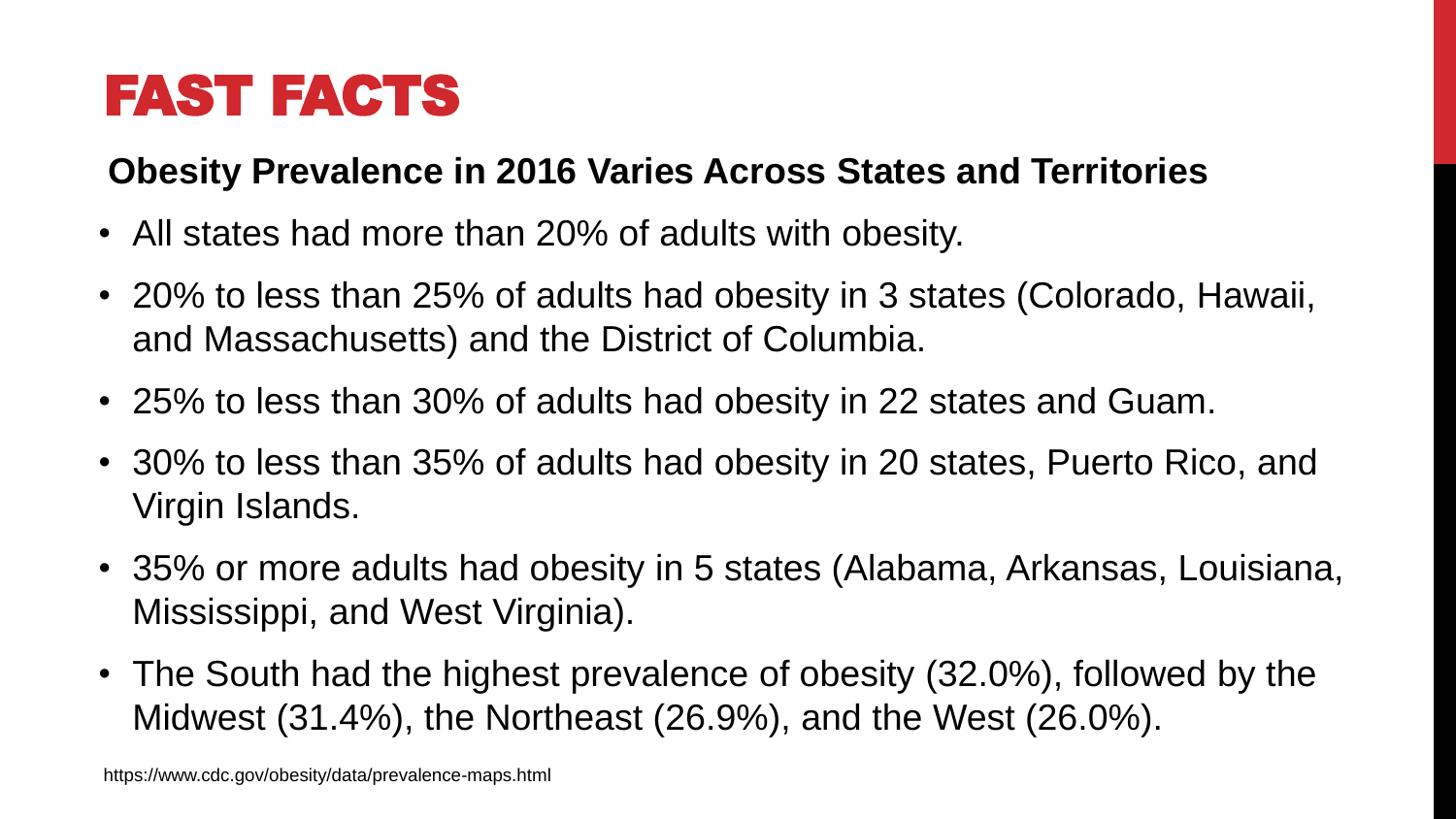### PREVALENCE\* **OF SELF-REPORTED OBESITY AMONG U.S. ADULTS BY STATE AND TERRITORY**, BRFSS, 2016

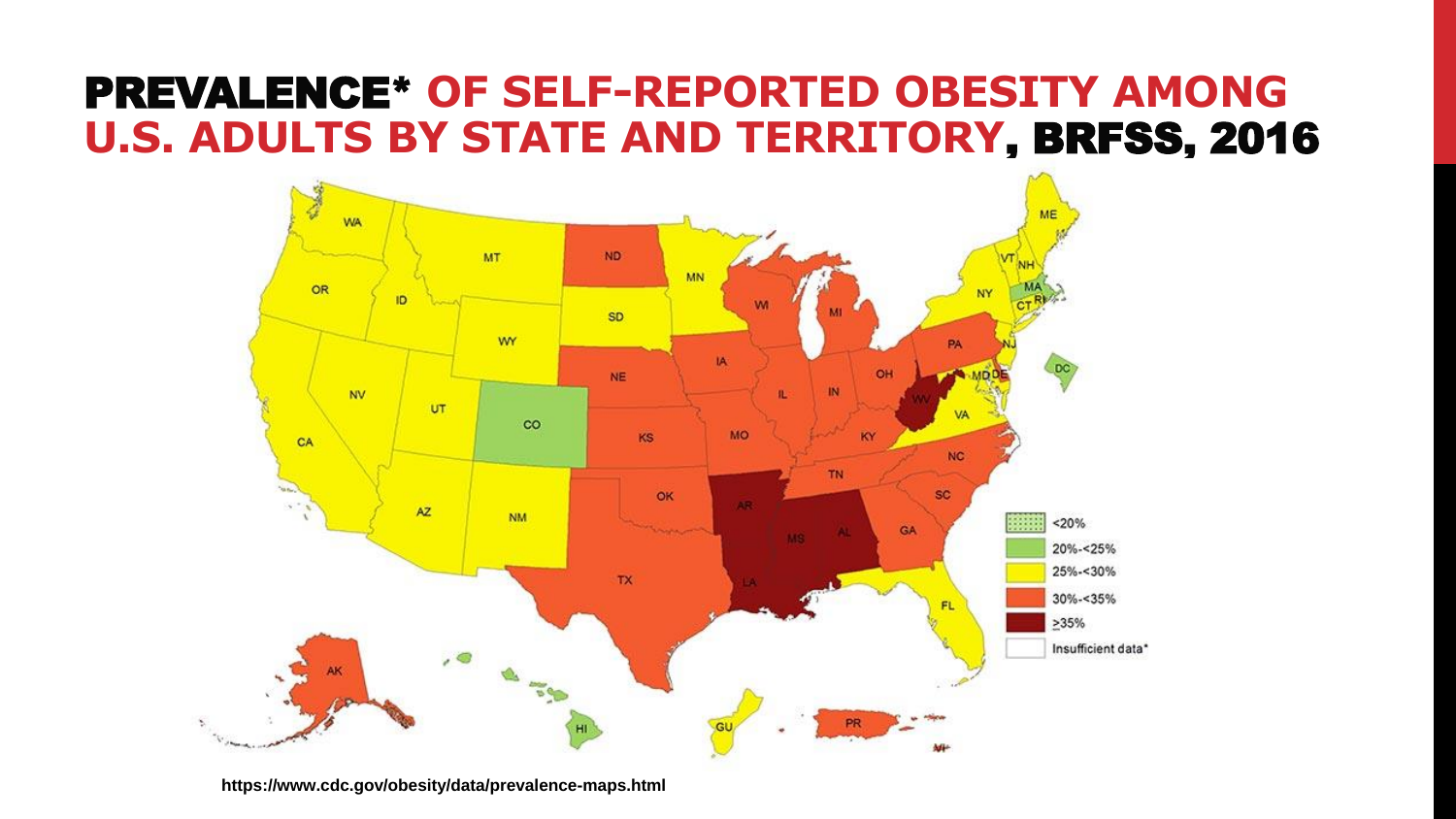### OBESITY IS…

Obesity is a complex, multifactorial chronic disease that develops from an interaction of genotype and the environment. Our understanding of how and why obesity develops is incomplete, but involves the integration of social, behavioral, cultural, physiological, metabolic and genetic factors.

*Clinical Guidelines on the Identification, Evaluation and Treatment of Overweight and Obesity in Adults; NIH*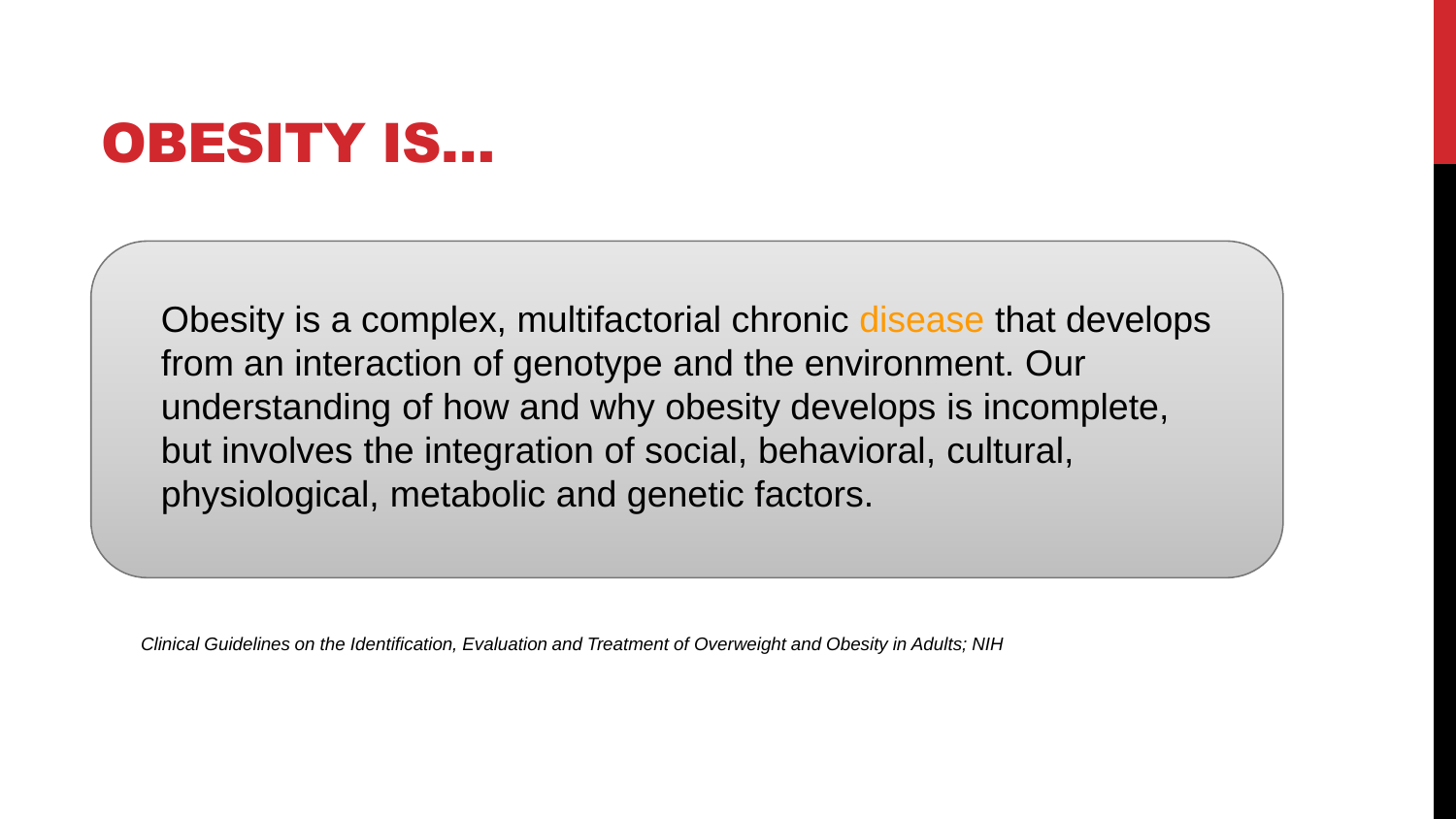### CAUSES OF OBESITY

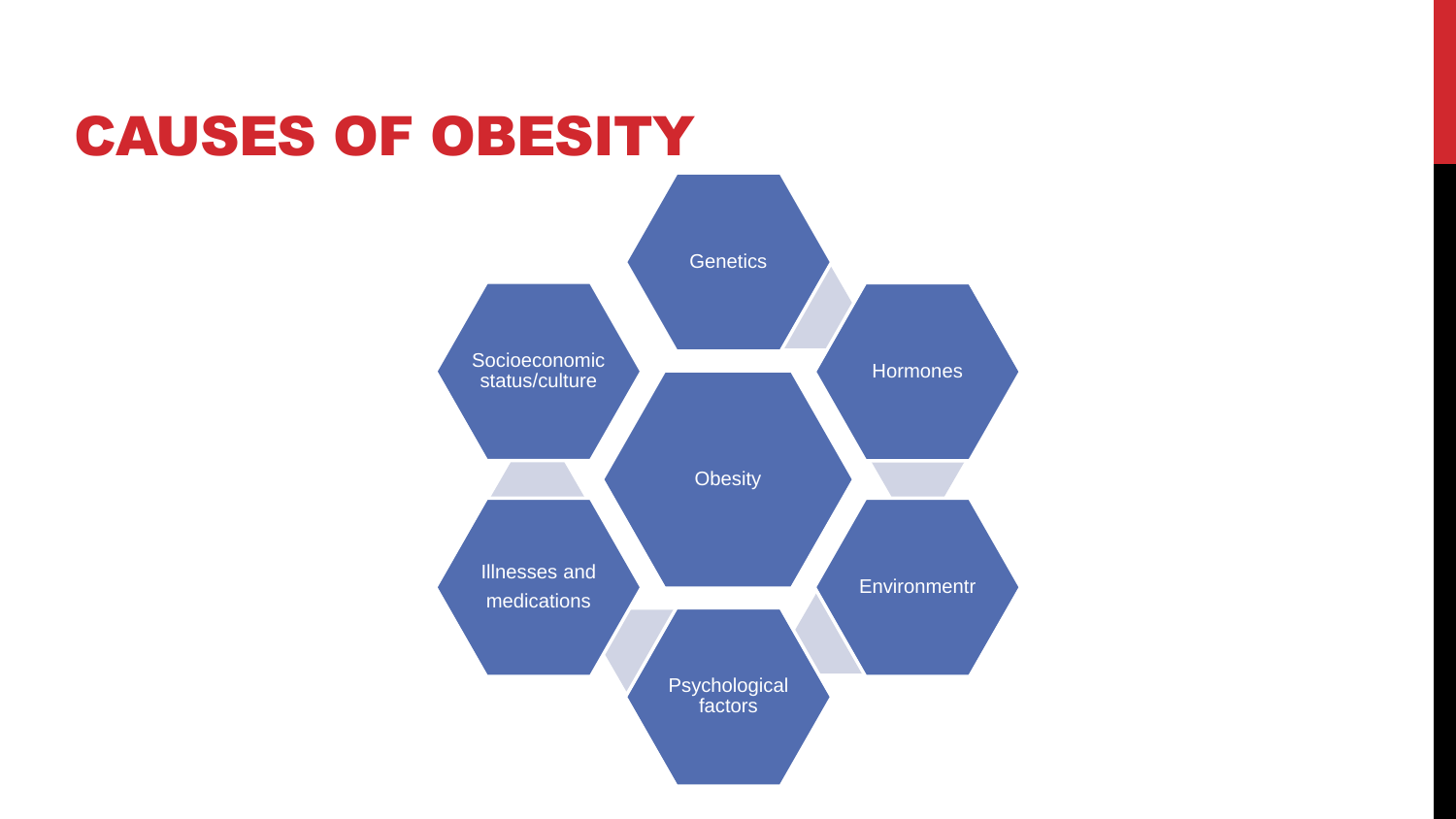Genetic Factors

- The genes you inherited from your parents
	- FTO gene
		- Dictates why some people gain weight while others do not
		- People who have 2 copies of the gene have 67 percent increased risk of obesity

*Science Express,12 April 2007;Science 11 May 2007: Vol. 316. no. 5826, pp. 889 - 894*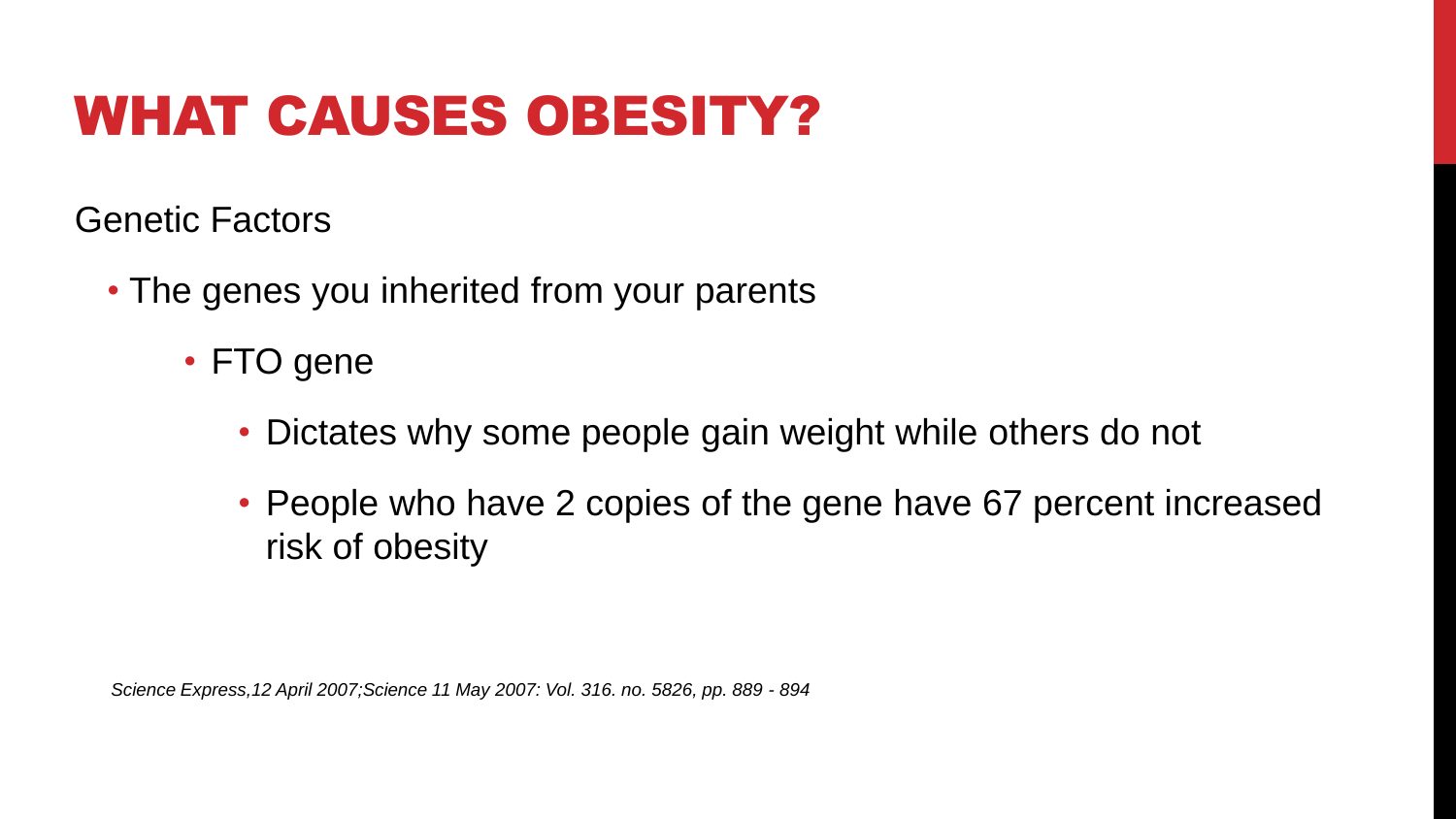



#### *Hormones*

**Ghrelin** 

- Increases hunger
- Feel hungrier when levels high Leptin
- Decreases hunger
- Less hunger when levels high

#### **Sleep deprivation directly related to these hormones**

After limited sleep, Leptin decreases and Grehlin increases

Study participants reported increased hunger, especially for high carbohydrate foods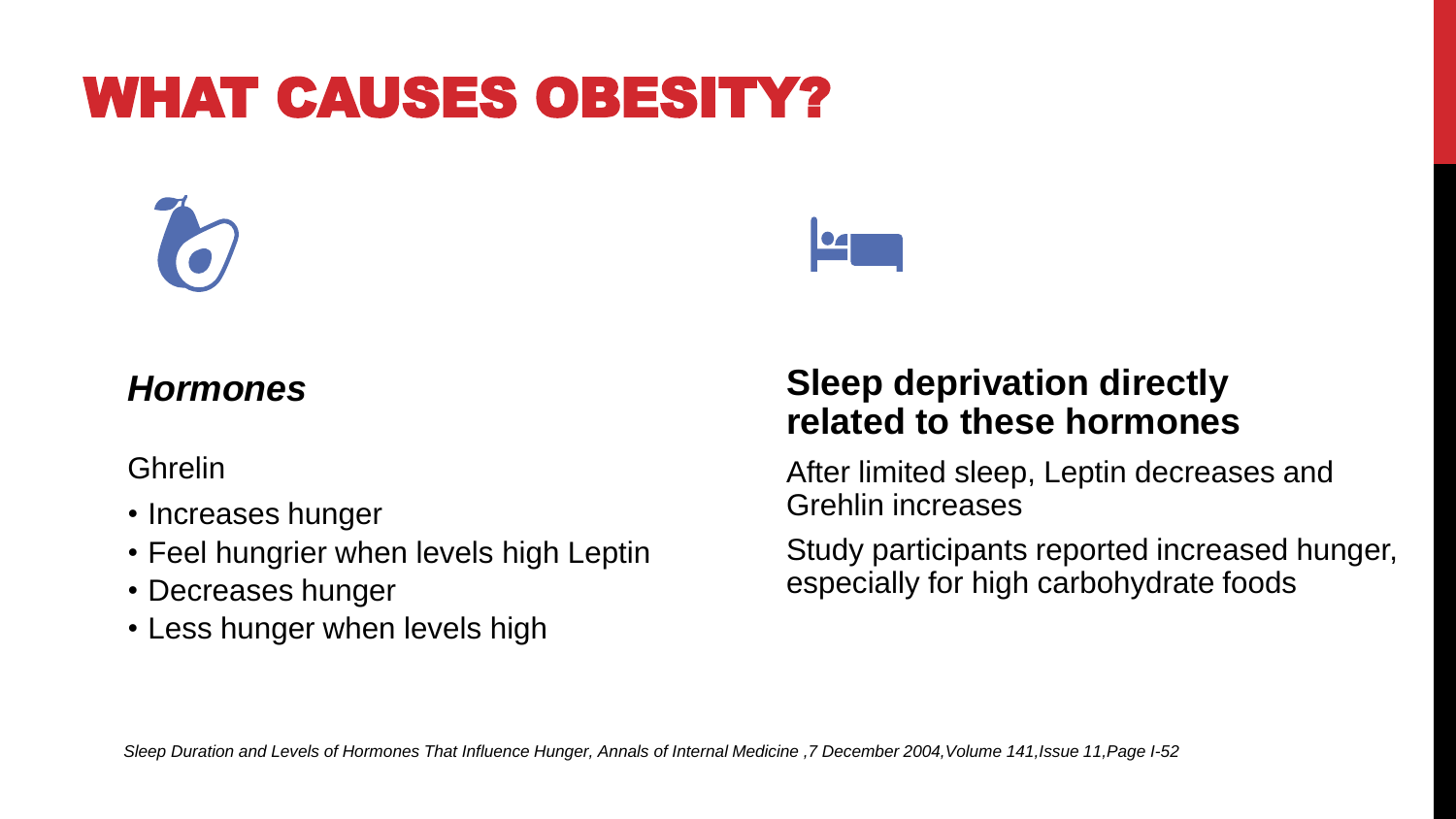- Low-Cost Easy Available Foods
- High Fat-Energy Dense Foods
- Larger Food Servings
- High Snack Consumption

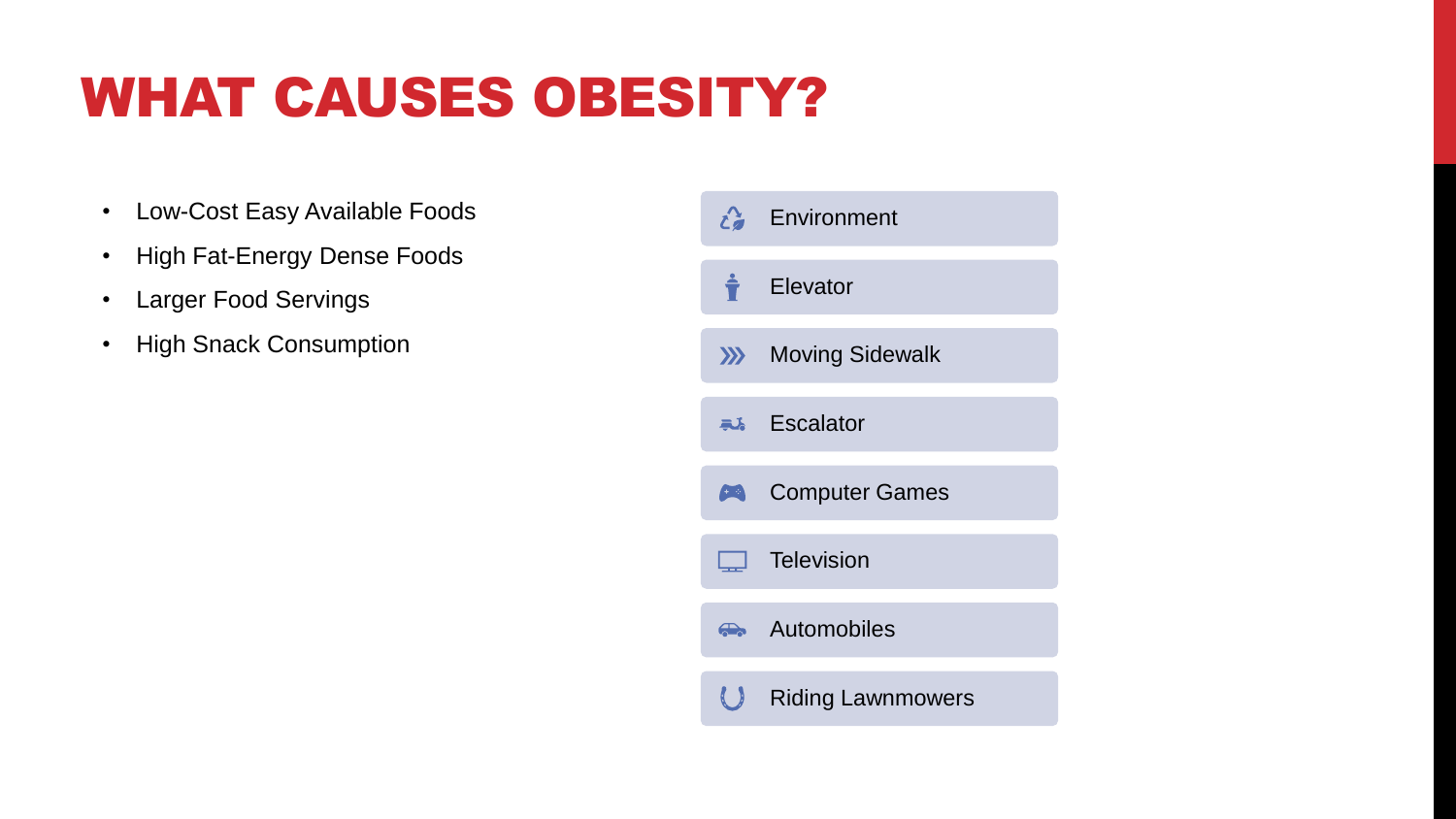### 20 Years Ago **Today**



#### "Portion Distortion"

Calorie Difference: 210 calories



#### **140 calories 3-inch diameter**

**350 calories 6-inch diameter**

*National Heart Lung and Blood Institute, Portion Distortion Quiz*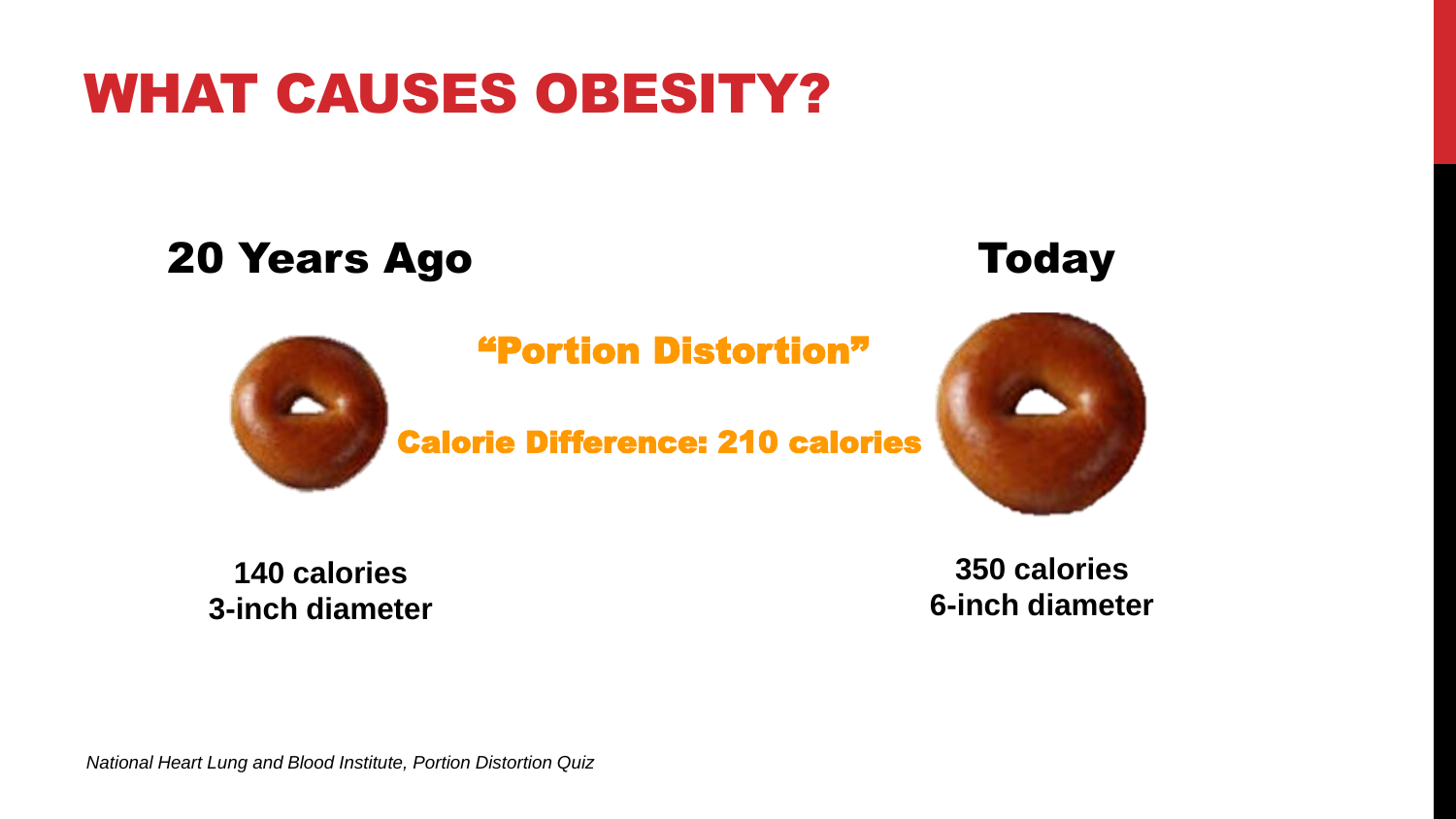

#### **Psychological factors**

Many eat in response to negative emotions, such as boredom, sadness ,or anger. Many deal with life stressors with food.



**Illnesses** (can lead to overeating)

Hypothyroidism Cushing's syndrome Depression Certain Neurological problems



**Medications** (may cause excessive weight gain)

**Steroids** Some Antidepressants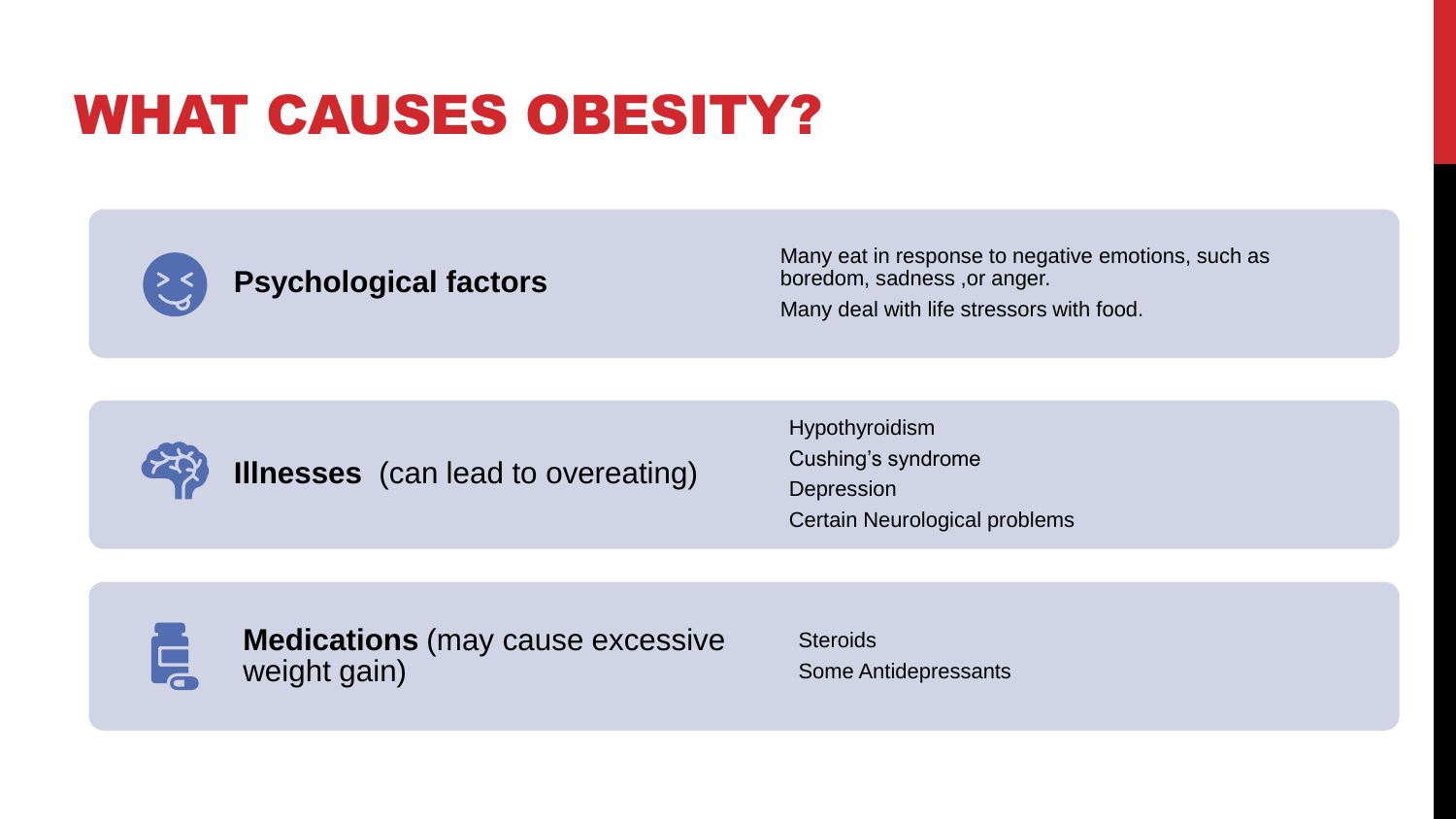### CONSEQUENCES OF OBESITY

For every one person you see on status/culture of socioeconomic the street, there are two people that you don't see…

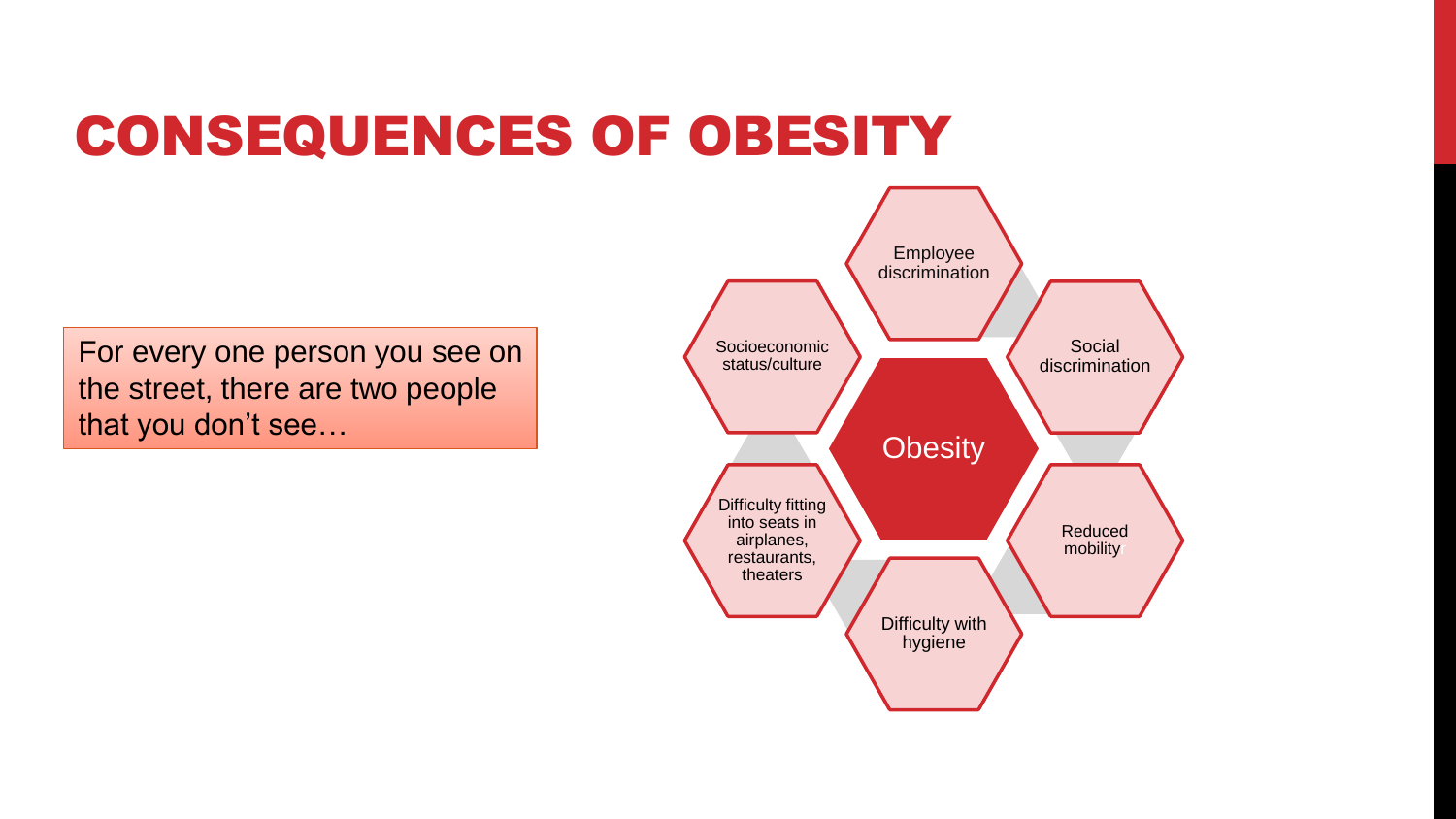### CONSEQUENCES OF OBESITY



*Source: www.obesityonline.org*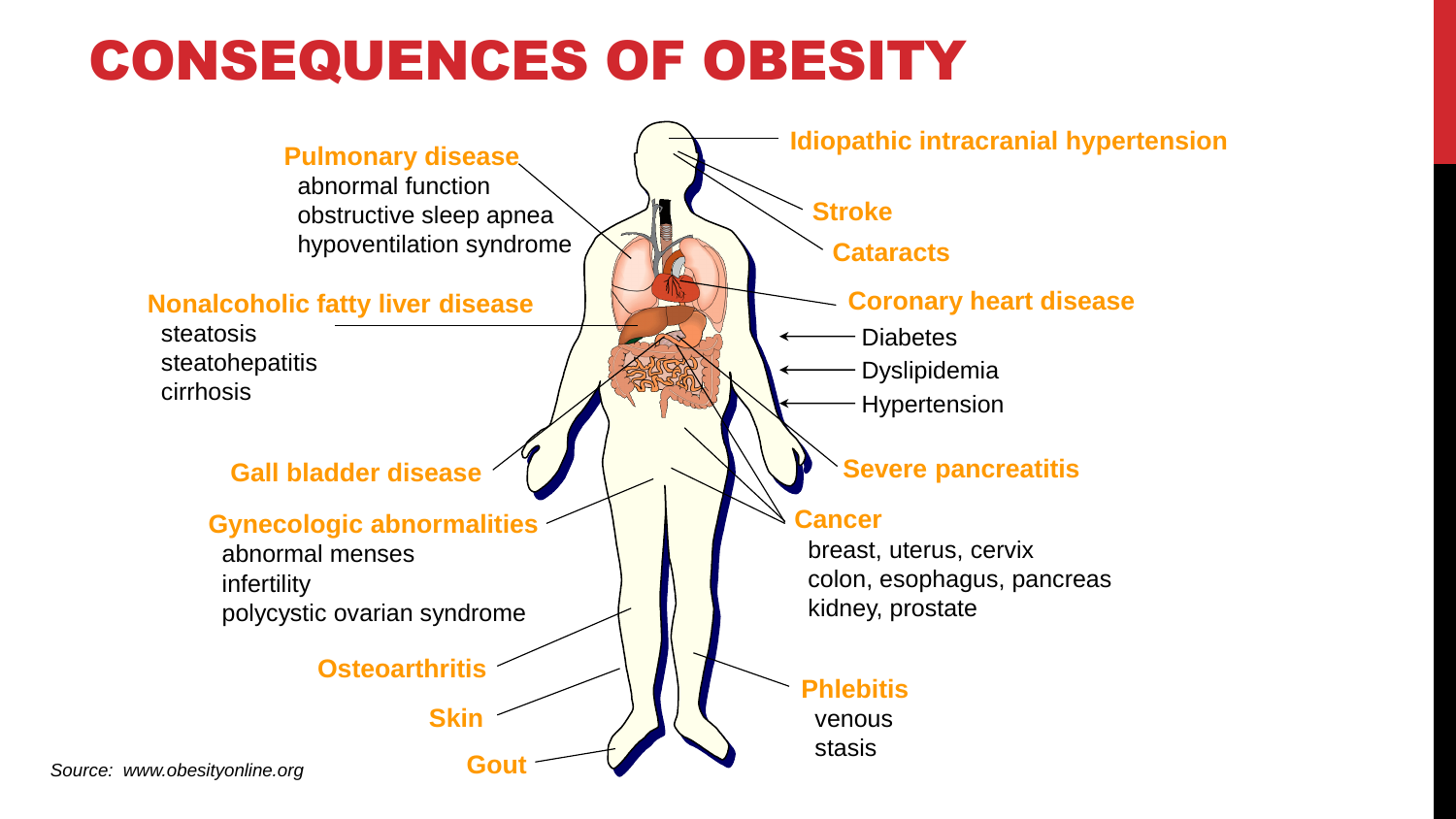### THE DISEASE OF OBESITY

#### **How would you feel if…**

- You are in the hospital and the gown is too small?
- You overheard someone asking for the "big wheelchair?
- You are worried that the chair in the hospital waiting room would not hold your weight?
- You learned that you are required to buy two seats on an airplane to fly home in an emergency?
- You could not tie your shoelaces?
- You could not sit in a booth at a restaurant?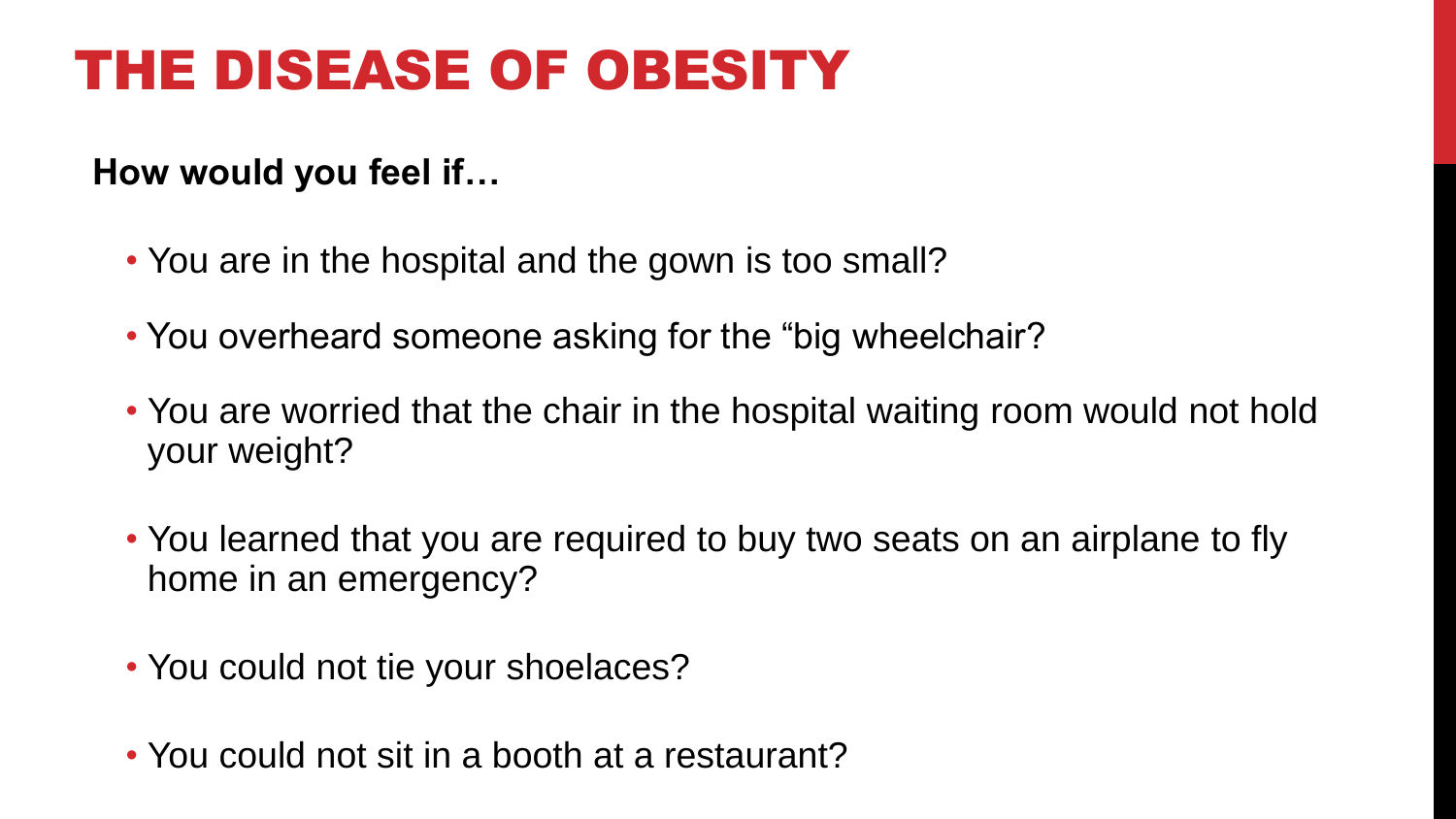# WEIGHT BIAS IN HEALTHCARE

- Bias may have a negative impact on the quality of healthcare for individuals with the disease of obesity
- Nearly 95% of individuals with the disease of obesity feel like they have been discriminated against
- **Studies have documented weight bias against obese patients by:**
	- Dietitians
	- Psychologists
	- Nurses
	- Medical students
	- Physicians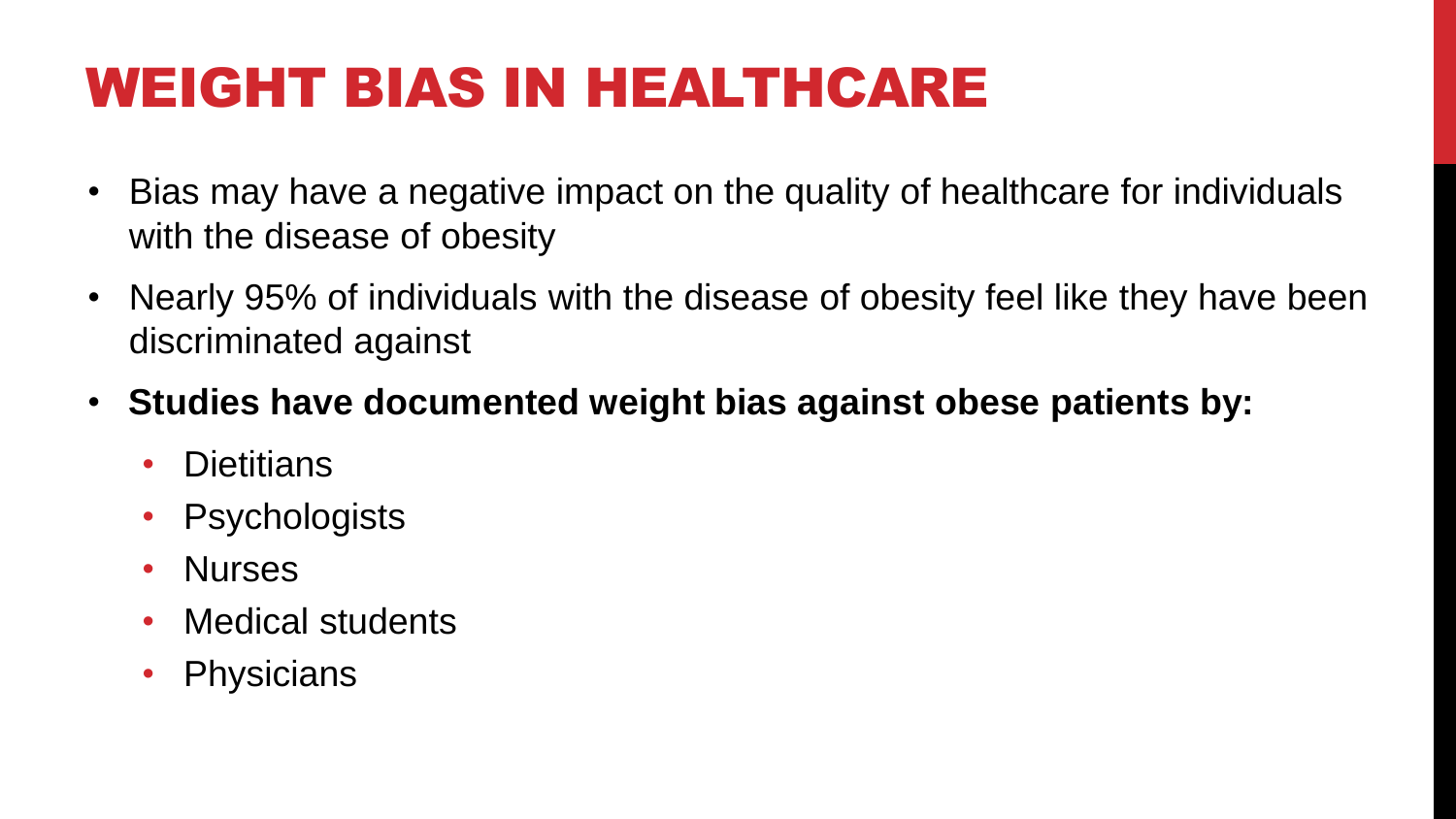### IDENTIFYING WEIGHT BIAS

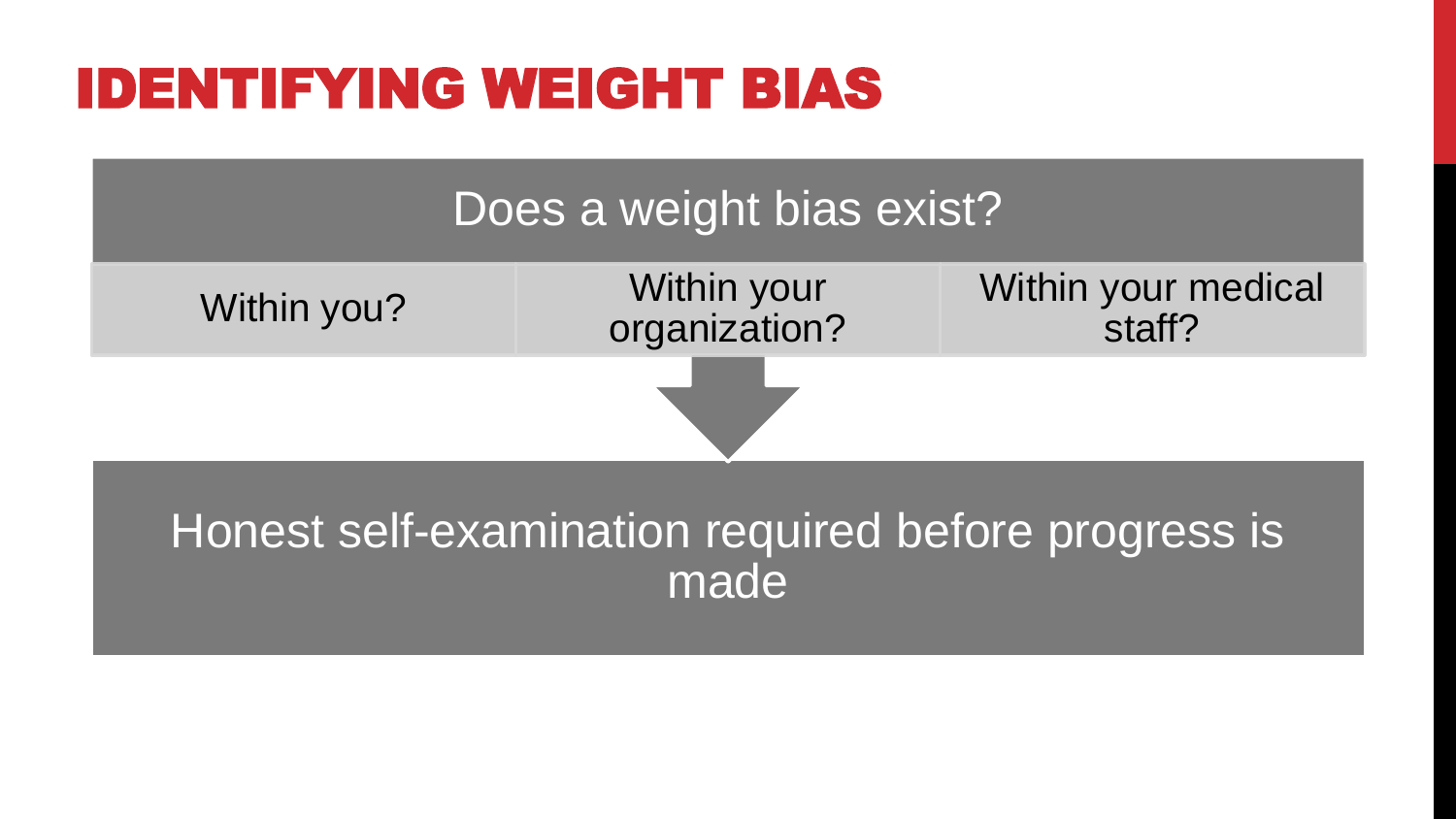## IDENTIFYING WEIGHT BIAS



Do I make assumptions based only on weight regarding a person's character, intelligence, professional success, health status, or lifestyle behaviors?



Am I comfortable working with people of all shapes and sizes?



Am I sensitive to the needs and concerns of the individual with obesity?



Do I treat the individual or only the condition?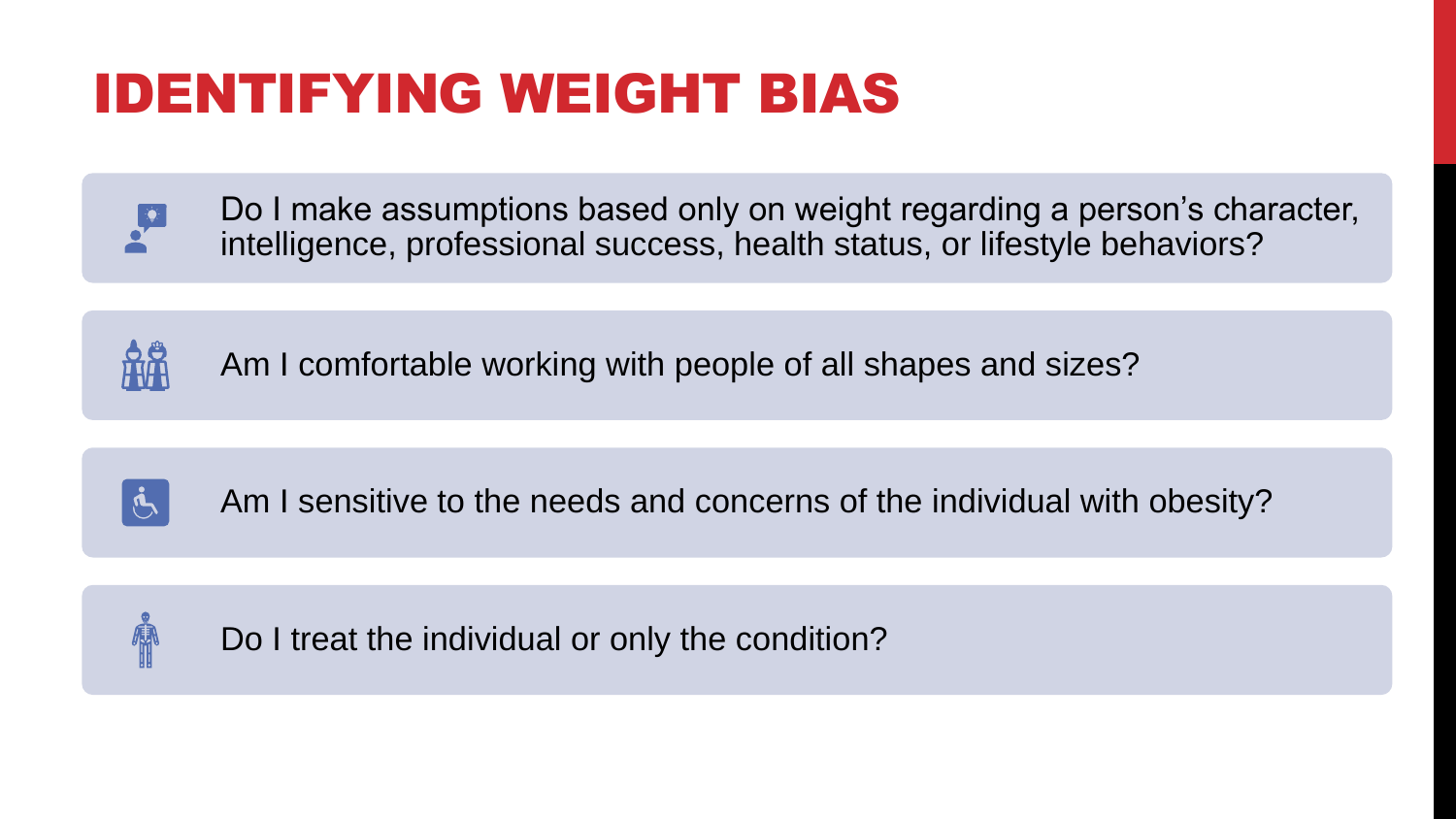### RIGHTS OF INDIVIDUALS WITH THE DISEASE OF OBESITY

Right to non-discrimination

Right to have quality care, social services, and adequate physical accommodations/equipment/testing facilities in the health care setting.

Right to have full explanation of all health procedures, to help choose the modality of treatment, and to refuse treatment.





Right to be treated by individuals who are accurately informed about the latest research in the areas of bariatrics, nutrition, metabolism, and genetics with regard to "obesity"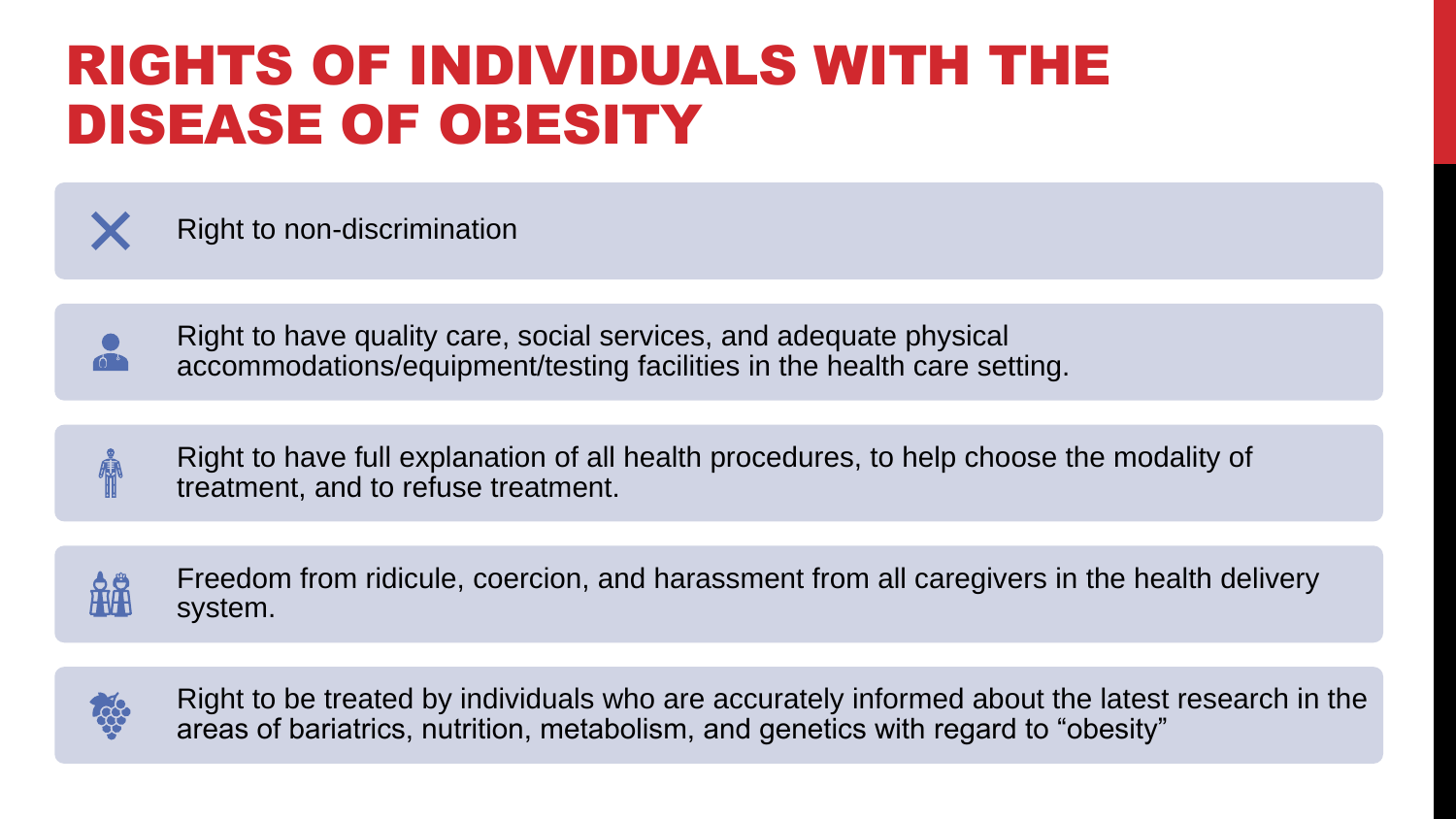## TIPS FOR THE HEALTHCARE PROFESSIONAL

Treat your patient with gentleness, tact, and concern.



Weigh the patient in a private setting and not in the presence of other patients or staff; record weight silently, without any commentary.



Be mindful and respectful when assessing equipment needs

wheelchairs, blood pressure cuffs, gowns, bedside commode, etc.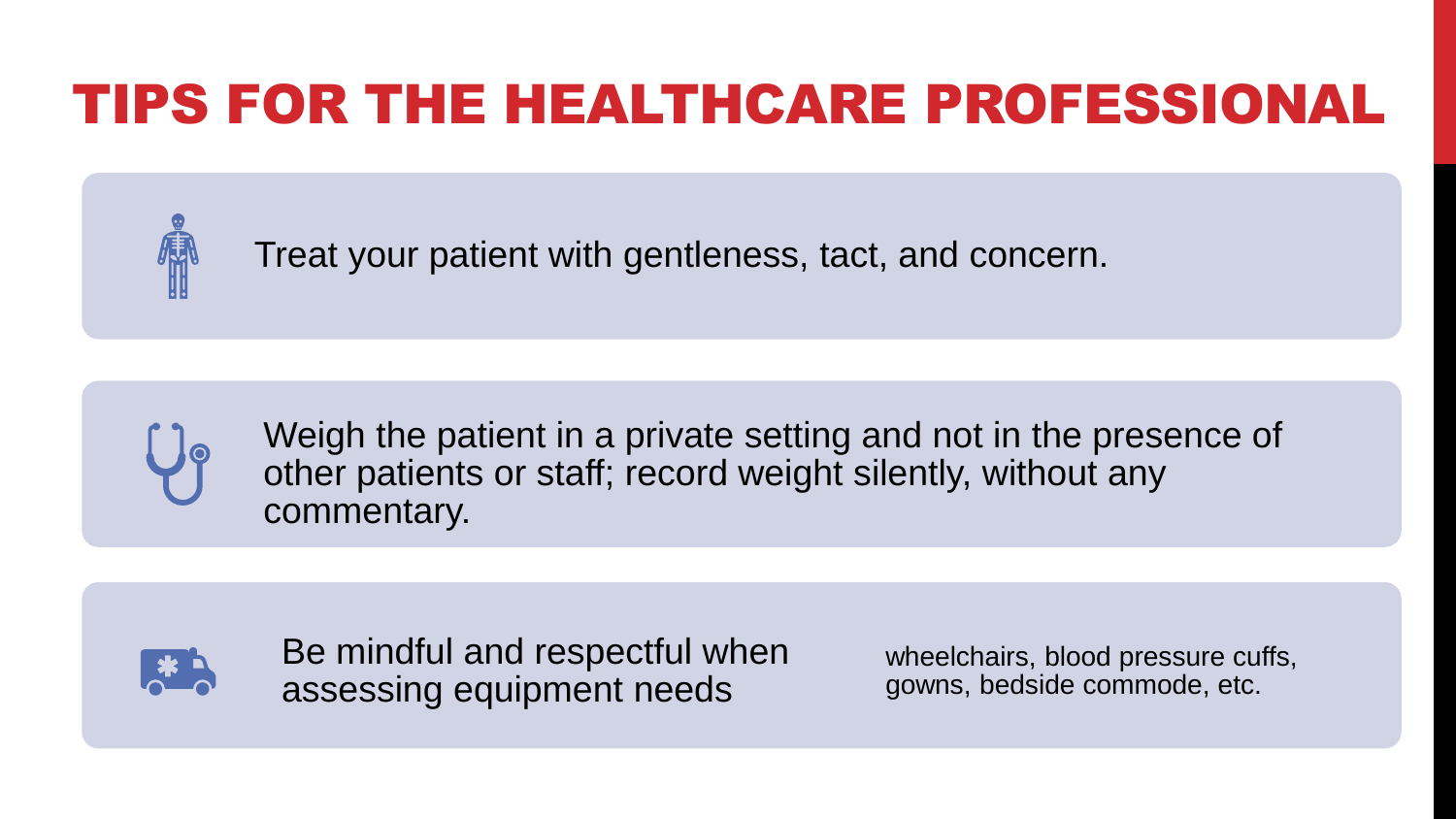# TIPS FOR THE ST. ELIZABETH HEALTHCARE PROFESSIONAL

- **Be true to the Weight Management Center's mission…**
	- To provide care in a safe and supportive environment
		- Know the weight capacity of hospital equipment and furniture and how to obtain if your patient exceeds the weight limit
		- Follow evidence based clinical and operational pathways
		- [Bariatric Resource Manual](https://stelizabethhealthcare.sharepoint.com/sites/Connection/SitePages/Department%20Sites/Bariatric%20Weight%20Management%20Center/Bariatric-Weight-Management-Center.aspx?csf=1&web=1&e=2zQ05b) is your reference to the surgical weight loss continuum of care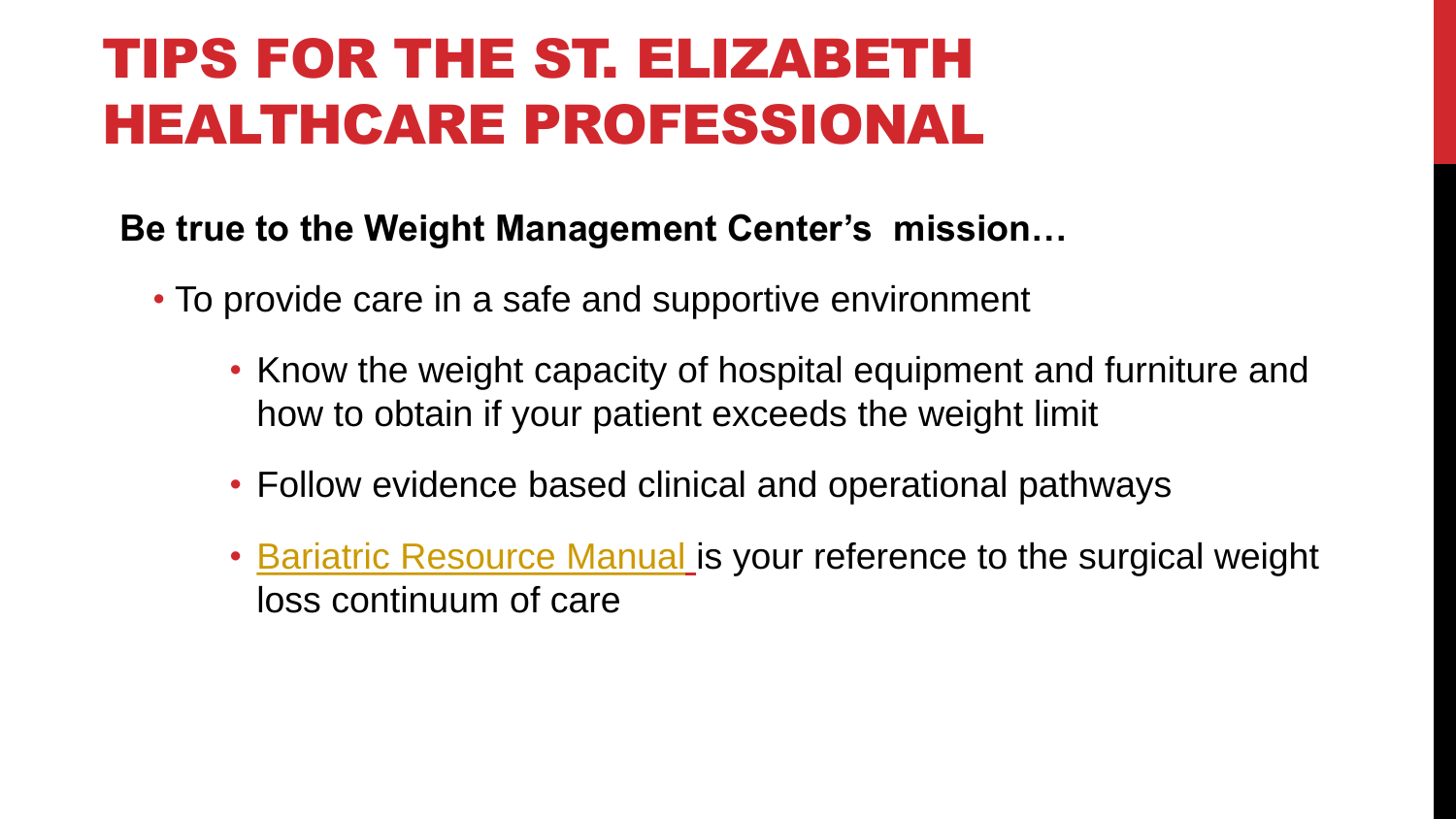### [BARIATRIC RESOURCE MANUAL](https://stelizabethhealthcare.sharepoint.com/sites/Connection/SitePages/Department%20Sites/Bariatric%20Weight%20Management%20Center/Bariatric-Weight-Management-Center.aspx?csf=1&web=1&e=2zQ05b)



Programmatic policies and pathways



Interdisciplinary team membership/contact information



System education plan



Weight loss surgery S/S complications

Equipment weight capacity and manufacturer specifications $\left\| \cdot \right\|$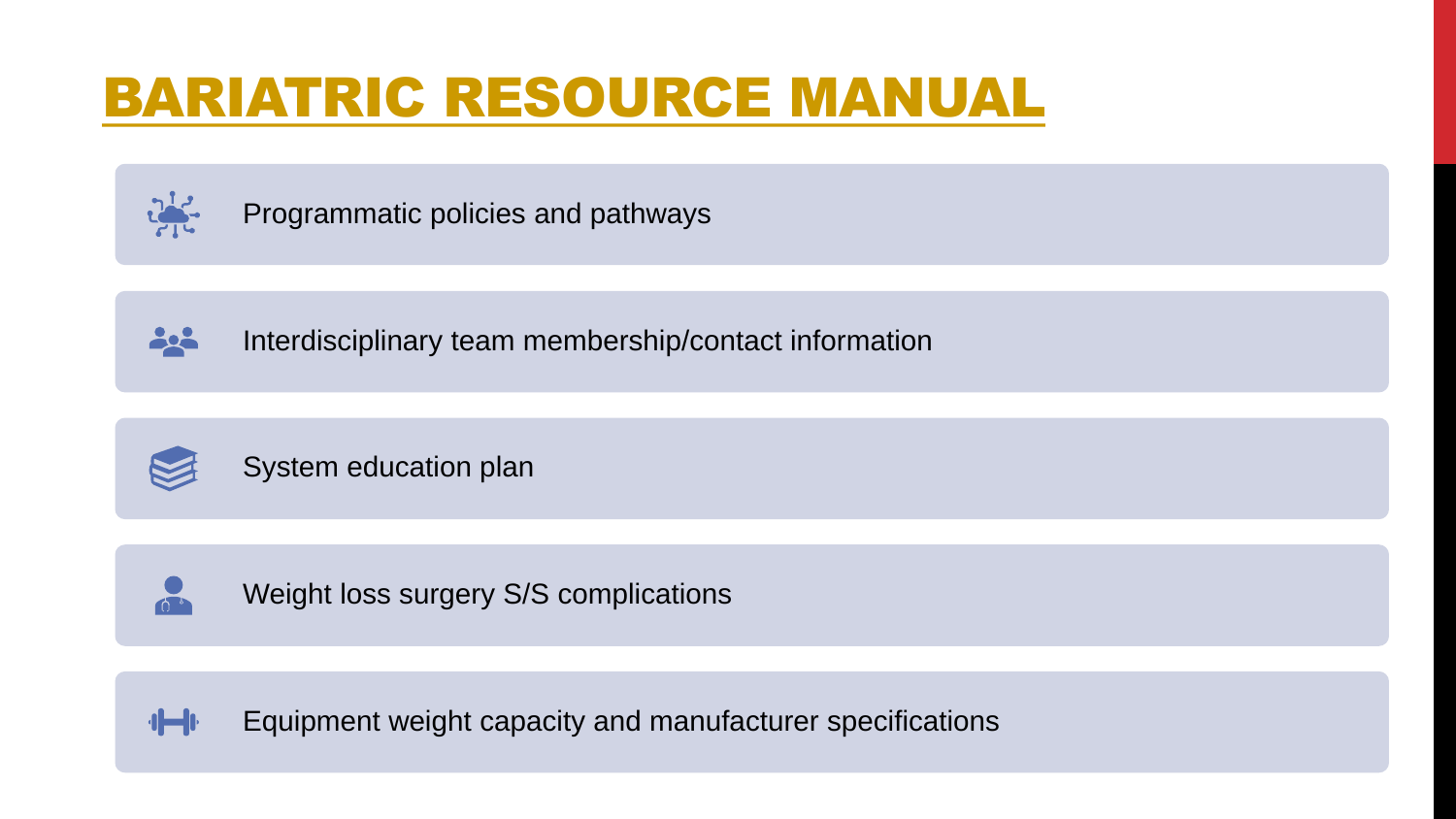<span id="page-25-0"></span>

Morbid Obesity has many causes.



Successful outcomes in the treatment of morbid obesity means providing patients with an atmosphere of safety, confidentiality, and sensitivity.



Individuals with the disease of obesity have rights.



The Bariatric Resource Manual is your reference to the surgical weight loss continuum of care.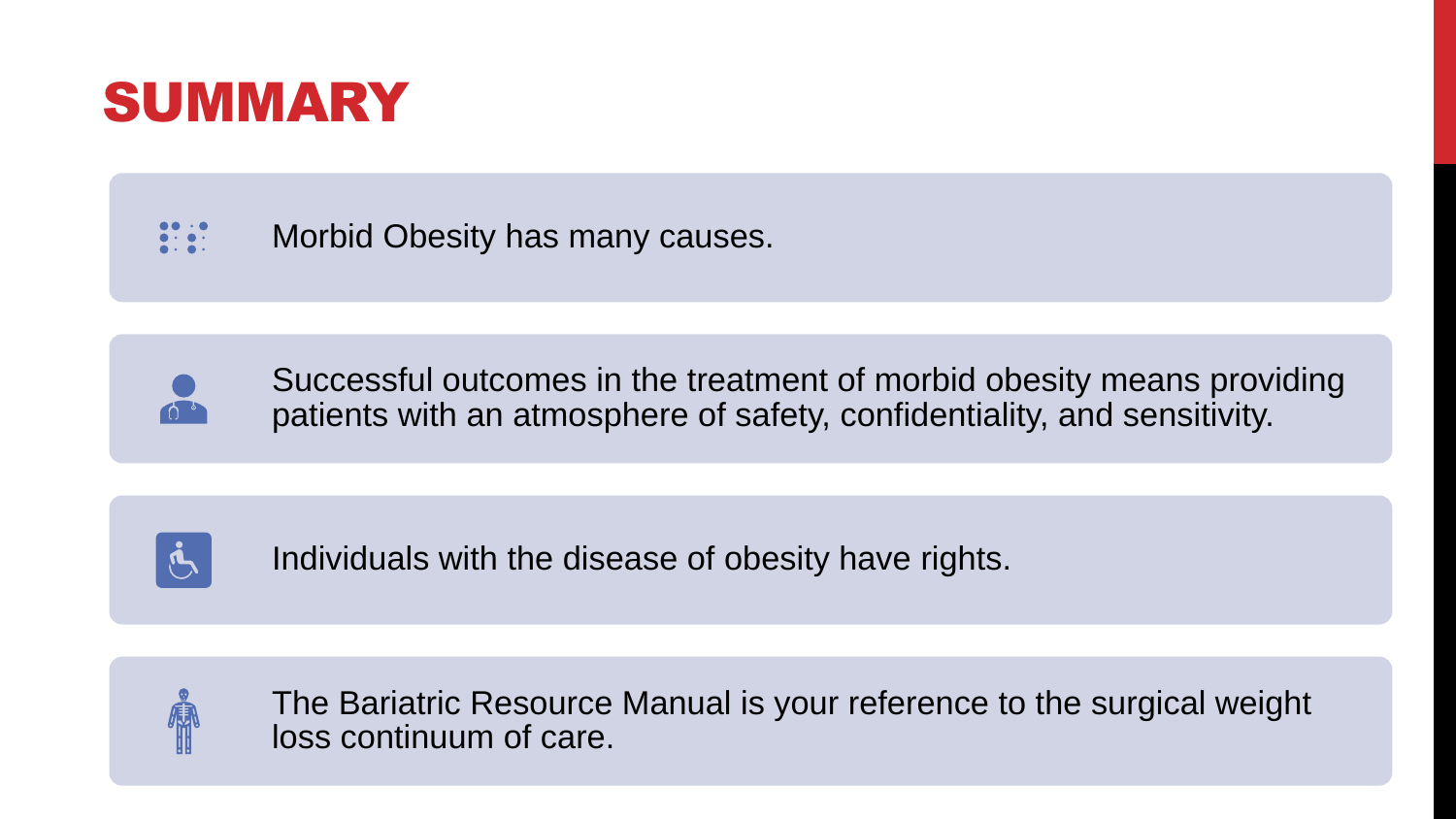"Rather than feel anger or revulsion toward this person, my first obligation, especially if I am in the helping professions is to understand him or her: to gain insight into what it is like to be him or her; to imagine and to interpret the world from his or her perspective of experience…"

Source: John Banja, PhD Obesity, Responsibility, and Empathy, The Case Manager, Nov/Dec 2004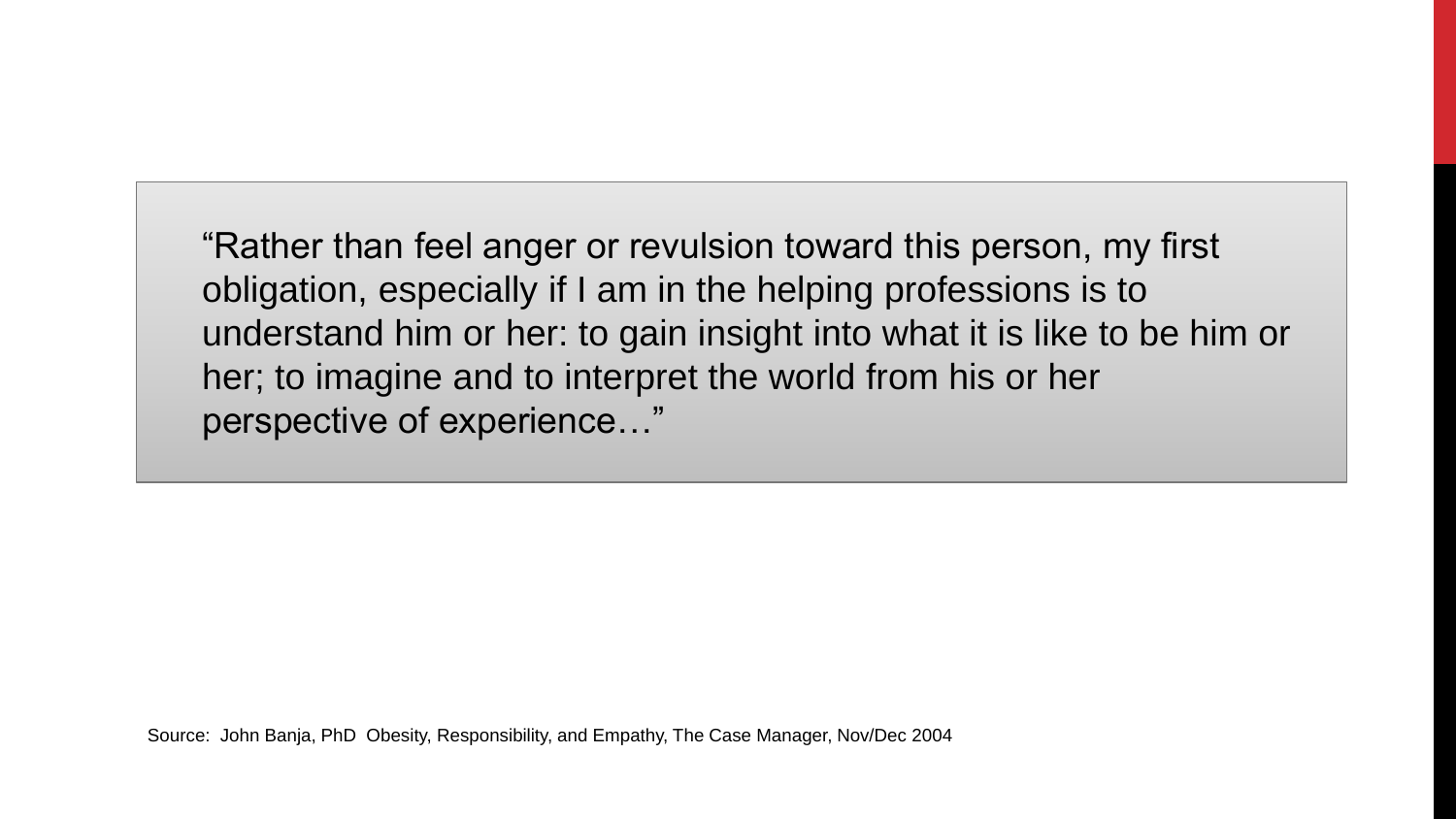### REFERENCES

Source: https://www.cdc.gov/obesity/data/prevalence-maps.html

Clinical Guidelines on the Identification, Evaluation and Treatment of Overweight and Obesity in Adults; NIH

Science Express,12 April 2007;Science 11 May 2007: Vol. 316. no. 5826, pp. 889 - 894

Sleep Duration and Levels of Hormones That Influence Hunger, Annals of Internal Medicine ,7 December 2004,Volume 141,Issue 11,Page I-52

National Heart Lung and Blood Institute, Portion Distortion Quiz

www.obesityonline.org

John Banja, PhD Obesity, Responsibility, and Empathy, The Case Manager, Nov/Dec 2004